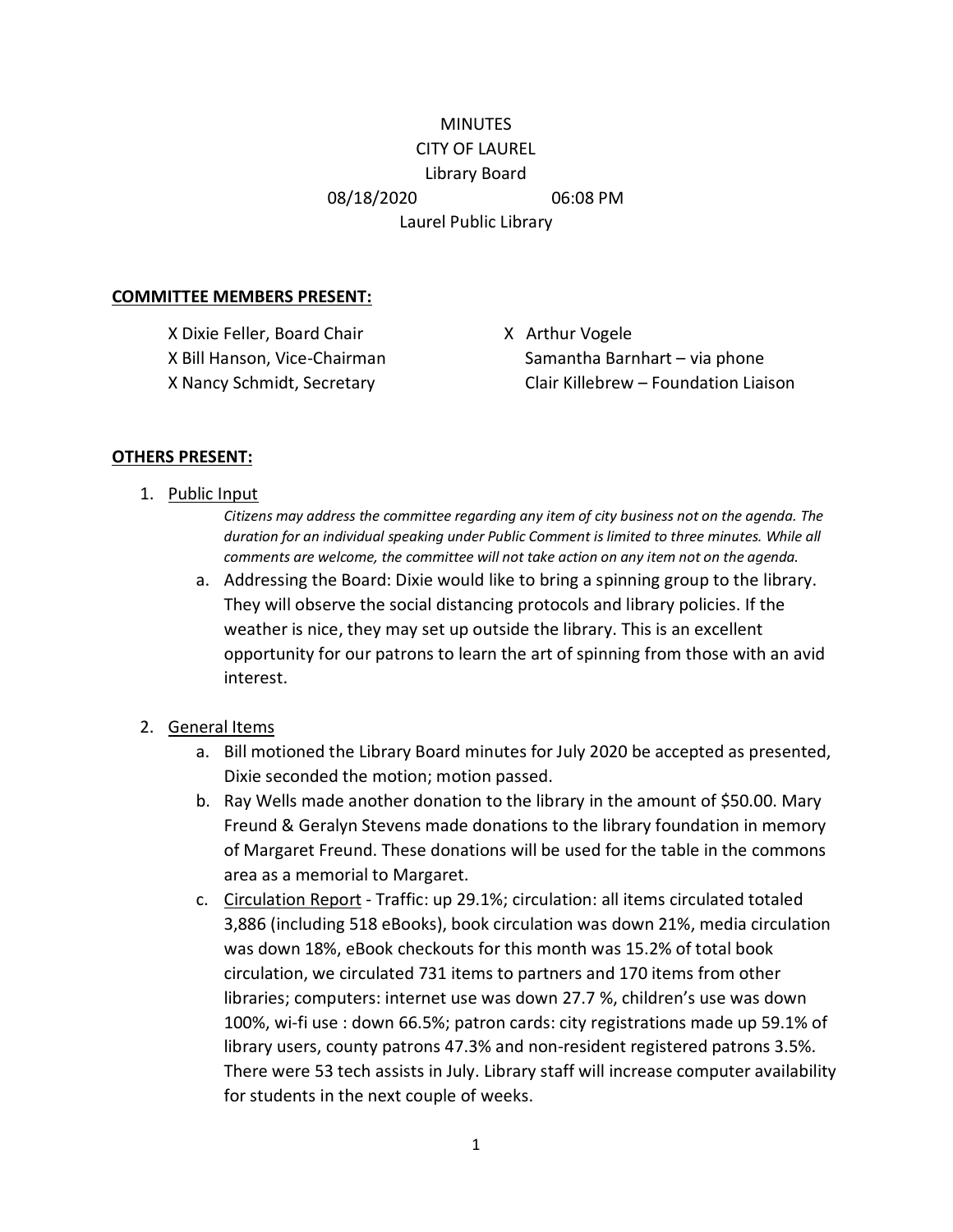### 3. New Business

- a. There was discussion concerning the possibility of reducing the amount that the library is requesting for its budget. We can comfortably decrease our budget to 33.87 mills without cutting wages or major areas of expense. This will be presented at the next Council meeting, if time is allowed.
- b. Copies of the Internet Use Policy were distributed and discussed. The only changes suggested by Board members were creating handout to give to patrons for questionable computer use. We would place the handouts in front of a patron rather than having to verbally confront them about their behavior. This would help staff and patrons alike. Dixie motioned that we accept the Internet Use Policy with the addition of the handouts, Bill seconded the motion; motion passed.
- c. The Fall Federation meeting will be held online using Zoom on Saturday, September 12, 2020. The meeting starts at 10:00 am is anyone would like to join us. There will be snacks available for the meeting at the library.

### 4. Old Business

- a. There is a vacancy on the Library Board. Clair Killebrew had stated that she is interested in returning to the Board. Library staff will place notices on both the library website and Facebook page announcing the vacancy. Any letters of interest received will be presented at the next meeting.
- b. Library staff are getting some pushback from a couple patrons about the mask policy. We have a couple patrons that insist they can't wear a mask because of certain illnesses. All we ask is that they bring a letter from their doctor stating they are exempt from wearing a mask for medical reasons. OR, we offer them curbside service.
- c. We joined the City Council workshop via Zoom…there will be a special budget meeting on August 25<sup>th</sup>, 2020 after the Council meeting.
- d. The school district served over 10,500 meals from March through July 2020 using the library parking lot. The exact final numbers will be available in September. We have offered to make the library available again for the school food program if the need should present itself.
- e. The Summer Reading Program was successful considering that we hadn't really planned on offering any programming because of COVID-19. The final numbers will be available in September.
- f. Invoice reviews for July and August will take place in September.
- g. Foundation business delayed because Foundation liaison was not present.